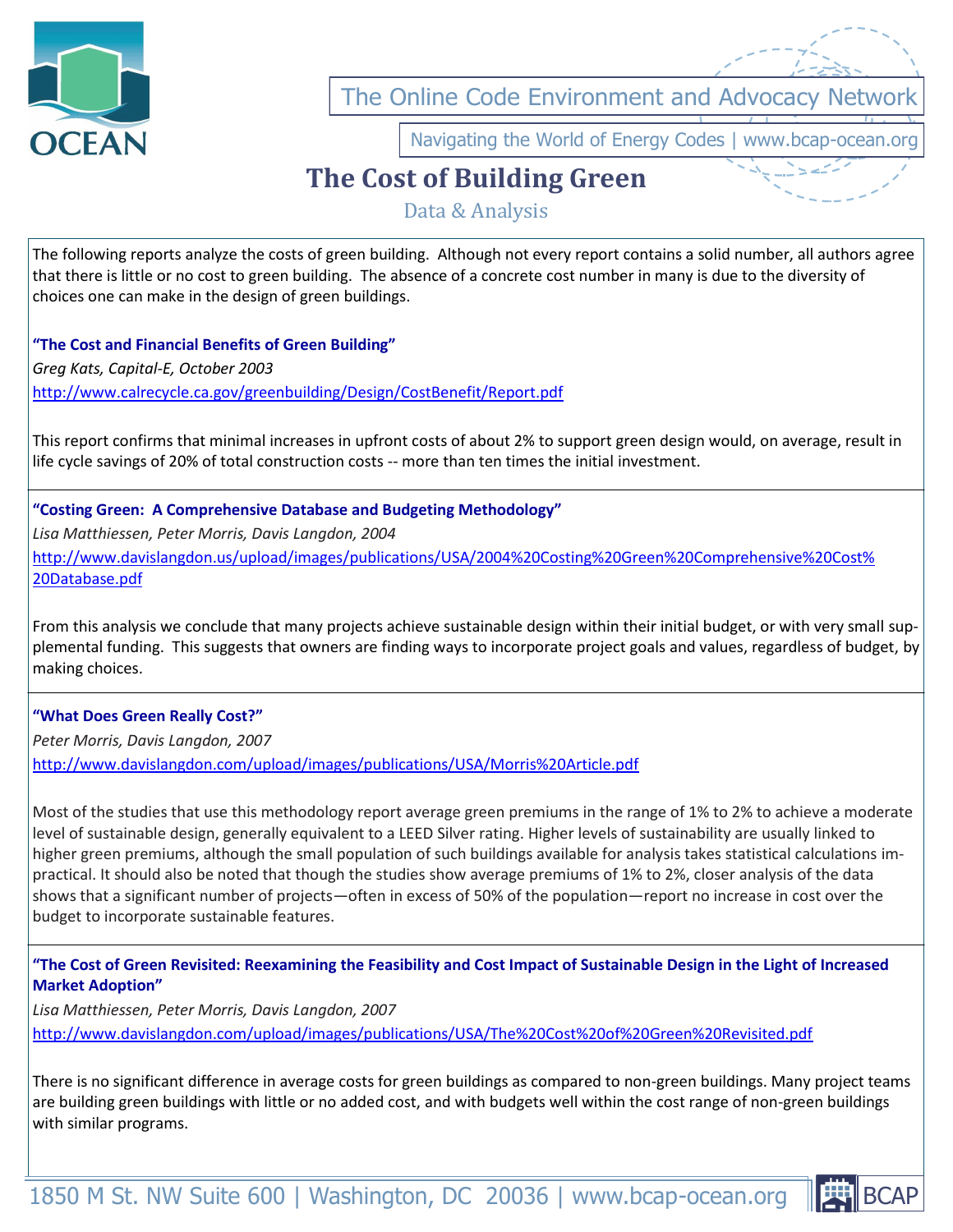

## **"The Cost and Benefit of Achieving Green Buildings"**

*Davis Langdon, 2007*

[http://www.davislangdon.us/upload/StaticFiles/AUSNZ%20Publications/Info%20Data/InfoData\\_Green\\_Buildings.pdf](http://www.davislangdon.us/upload/StaticFiles/AUSNZ%20Publications/Info%20Data/InfoData_Green_Buildings.pdf)

Our research indicates that at present, the initial impact on construction costs (above comparable non Green projects) is likely to be in the order of 3 – 5% for a 5 Star solution, with an impact of a further 5% plus for a 6 Star non iconic design solution.

#### **"LEED Cost Study"**

*Prepared for the U.S. General Services Administration, 2004* [http://www.wbdg.org/newsevents/news\\_040105.php](http://www.wbdg.org/newsevents/news_040105.php)

The study concludes that cost premiums for federal courthouses and office buildings could range from about 1% to 8%, depending on the level of LEED achieved.

#### **"Sustainability Offices"**

*Simon Rawlinson, Davis Langdon, 2007* [http://www.davislangdon.com/EME/Research/ResearchFinder/SustainabilityPublications/SustainabilityOffices\\_Jan07](http://www.davislangdon.com/EME/Research/ResearchFinder/SustainabilityPublications/SustainabilityOffices_Jan07) 

Additional cost found in a case study was equivalent to about 6% of the total cost of the development, including fit-out.

#### **"A Business Case for Green Buildings in Canada"**

*Prepared for Industry Canada, 2005* <http://www.cagbc.org/uploads/A%20Business%20Case%20for%20Green%20Bldgs%20in%20Canada.pdf>

Agree with the general consensus of these studies is that green buildings cost around 2% more to design and construct. The report also concludes that the net present values for pursuing green buildings instead of conventional buildings range from 50 to 400 \$/ ft<sup>2</sup> (540 to 4300 \$/m2) dependent on the length of time analyzed (20 to 60 years) and the degree to which the buildings employ green strategies.

**"Greening America's Schools, Cost and Benefits"** *Gregory Kats, October 2006* [http://www.chartwell.org/UserFiles/File/Greening\\_America\\_s\\_Schools.pdf](http://www.chartwell.org/UserFiles/File/Greening_America_s_Schools.pdf)

This national review of 30 green schools demonstrates that green schools cost less than 2% more than conventional schools or about \$3 per square foot (\$3/ft2) but also provide savings of about \$70 per ft2, 20 times as high as the cost of going green.

**"Benefits Guide: A Design Professionals Guide to High Performance Office Building Benefits"** *Cathy Higgins, Mark Jewell, Jeffery A. Johnson, Jerry Yudelson, Advanced Buildings, 2004* <http://www.advancedbuildings.net/documents/ABbenefitsguide.pdf>

An Extensive construction cost survey of over 100 buildings found that the majority of projects achieved "sustainable" building goals within their initial budget, or with very little additional funding. The report also cites an estimate made by the Hines Development Corp that buildings cost \$0.45-\$1.30/ft2 above conventional costs as well as Kats' and Matthiessen's report estimating an increase in costs by 0-2%. The report also states that buildings may achieve savings of 40% more than traditional building design.